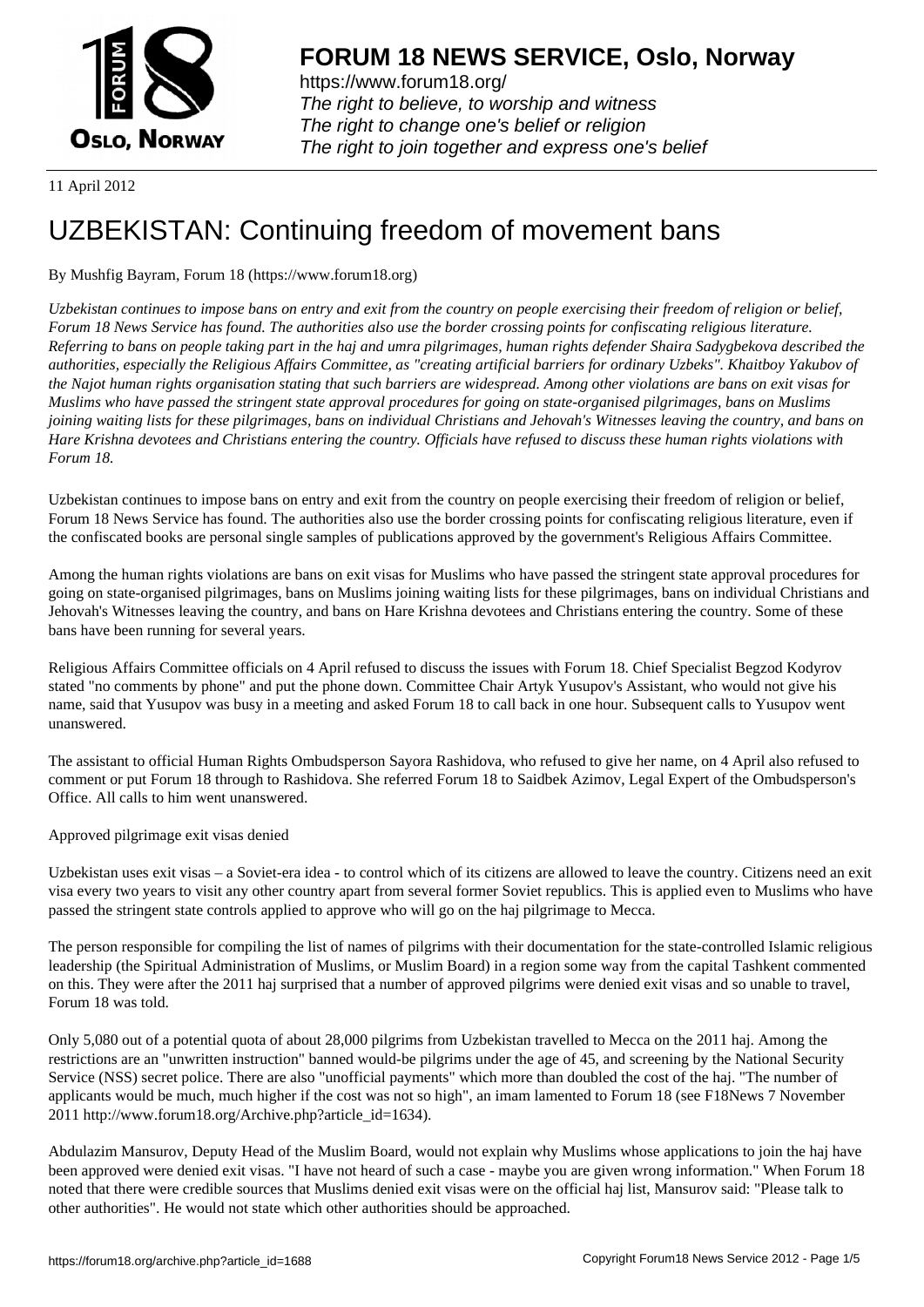A never-ending waiting list?

Before even being able to apply to pass the screening process, would-be pilgrims must get onto an official waiting list to apply. Human rights defender Shaira Sadygbekova told Forum 18 on 9 April that she was with great difficulty able to get permission for and make the umra pilgrimage in 2010, she has not been able to go on the haj since she was put on the waiting list in 2007. "My turn should have come up a long time ago," she complained, "but I have not received an invitation from the Tashkent City Administration's Religious Affairs Department."

The umra (or "minor pilgrimage") to Mecca is unlike the haj not compulsory or restricted to a particular month, but it is recommended for devout Muslims. Strict controls on who may go on the umra pilgrimage are also applied (see F18News 19 December 2007 http://www.forum18.org/Archive.php?article\_id=1064).

In April 2011, Sadygbekova visited Tashkent's city Religious Affairs Department, and left a letter asking Nizomiddin Bakhtiyarov, Head of the Department, to investigate or clarify to her why she did not receive an invitation for haj or when she will receive it. "There was no response, and the time for haj was coming up, so I personally went in early November 2011 to see Bakhtiyarov in his office," Sadygbekova recounted. "He told me that he could not do anything to help me, and that I should see Zulhaydar Sultanov." Sultanov is the official in the national Religious Affairs Committee responsible for the haj.

Sadygbekova then tried to see Sultanov, but was refused entry into the Religious Affairs Committee building. "I think officials have listed me as banned," she told Forum 18. "As soon as the guards heard my name, they told me without explanation that I could not go into the building."

Nizamiddin Baktiyorov, Deputy Head of Tashkent City Administration, who oversees work with religious communities, refused to speak to Forum 18 on 9 April and put the phone down. Alim, Bakhtiyorov's Assistant, took down Forum 18's name, and after talking to Bakhtiyorov also put the phone down. Subsequent calls to Bakhtiyorov's telephones went unanswered.

Sultanov of the Religious Affairs Committee on 4 April refused to discuss Sadygbekova's case with Forum 18. After taking down Forum 18's name, he kept saying that he could not hear the question clearly although Forum 18's end of the line was very clear. He then put the phone down. Subsequent calls to him went unanswered.

## Banned from pilgrimage application list

Human rights defender Sadygbekova also attempted to go on the umra pilgrimage in January 2012, but was refused state permission to apply to go on this. "Trying to comfort myself with the thought that maybe I could go on umra for a second time, and in this way try to make up for the haj pilgrimage, I tried to do this," she told Forum 18.

Having learned in early January that, at Navza Mosque in Tashkent's Chilanzar District, officials were receiving applicants for umra, Sadygbekova went there. "I saw a large crowd of people trying to join the queue to get into the Mosque" for an interview with Religious Affairs Committee officials, she told Forum 18. "I was told by many people from the crowd that they had been there for almost a month, some even sleeping in tents around the Mosque under the rain and snow to be able to get permission for the umra." Average temperatures in Tashkent in January range between –3 and +6 degrees Centigrade.

Sadygbekova observed Sultanov of the Religious Affairs Committee standing with a list outside the Mosque beside the crowd, directing police who to let into the Mosque. She went up to him to ask for an explanation of what was going on. "Sultanov did not wish to talk to me and ordered the police to take me away", Sadygbekova stated.

When the police tried to take her to the nearest Police Station, Sadygbekova showed them documents that she is a human rights defender. Also several people from the crowd intervened to defend her from the police, stating that she had not violated the law. "Then the police released me and I left the area", Sadygbekova said.

### "Artificial barriers"

Human rights defender Sadygbekova described the authorities, especially the Religious Affairs Committee, as "creating artificial barriers for ordinary Uzbeks" who are on the waiting lists to go on the haj. Khaitboy Yakubov, head of the Najot (Rescue) human rights organisation in Khorasm Region in the north-west told Forum 18 on 10 April that experiences such as Sadygbekova's are "characteristic for other regions as well".

Human rights defender Yakubov noted that Muslims from the north-western Karakalpakstan [Qoraqalpoghiston] and Khorasm Regions have complained to him about local representatives of the Muslim Board asking for bribes or putting their relatives in the lists of haj pilgrims instead of those on waiting lists. Similar practices have been reported from across Uzbekistan (see F18News 7 November 2011 http://www.forum18.org/Archive.php?article\_id=1634).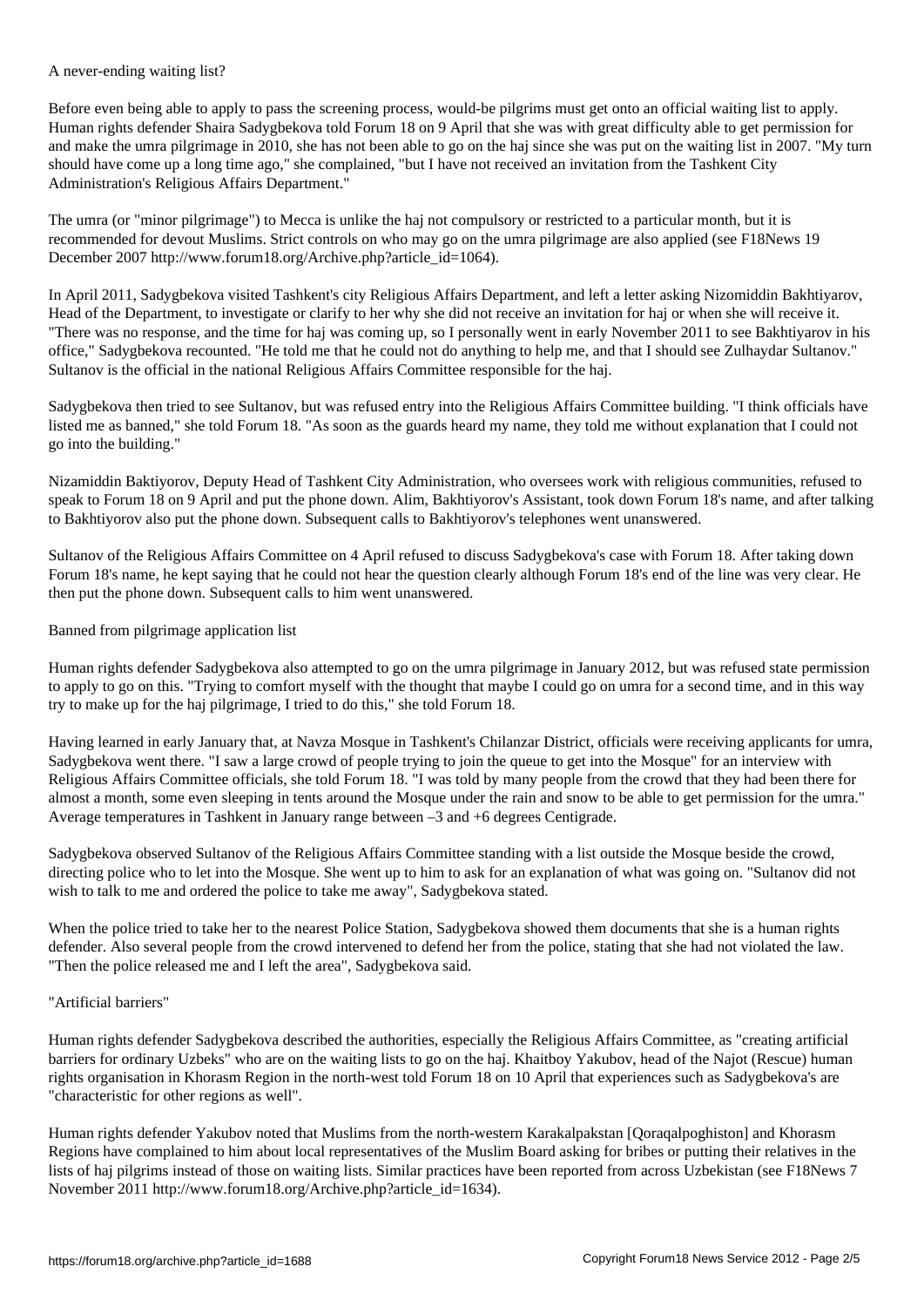and friends on the lists, instead of ordinary Uzbeks who wish to go on pilgrimage", Sadygbekova told Forum 18. She stated that she has been told by several Muslims that Sultanov produces an official list of permitted pilgrims, and then "strikes out names of some ordinary Muslims without informing them, claiming them to be sick or not ready, and in their place puts the names of relatives of officials". Human rights defender Yakubov also told Forum 18 that he knew of cases where officials alter the priority of people on lists without informing them.

### Individual exits banned

Individuals who are not part of officially organised groups are also subject to bans on leaving Uzbekistan. For example, an Uzbek Jehovah's Witness has not been able to leave the country for almost a year, fellow Jehovah's Witnesses told Forum 18 on 3 April. Early in 2011 the Jehovah's Witness wanted to visit friends abroad, but was stopped at a land border by Uzbek officials and told that they could not leave unless they paid a fine. They then returned to their home town, and have not been able to leave Uzbekistan.

Jehovah's Witnesses told Forum 18 that the person was fined for exercising their freedom of religion or belief. However they cannot afford to pay it as it is "immense, millions of Uzbek Soms". Fines for exercising freedom of religion or belief can be very large, for example in March a Protestant was fined 100 times the minimum monthly wage (see F18News 19 March 2012 http://www.forum18.org/Archive.php?article\_id=1680).

Similarly, Larisa Lankina, a member of an unregistered Baptist Church in Tashkent, had an exit ban imposed on her. This was allegedly due to an unpaid fine for exercising her freedom of religion or belief imposed in April 2011. (Lankina and other Baptists were fined after leading a meeting for worship in an old people's home, which was stopped raided by a police "anti-terror" raid – see F18News 22 March 2011 http://www.forum18.org/Archive.php?article\_id=1554.)

Such exit bans can be continued beyond the time limit of three months the law allows to collect fines – or even if the fine was overturned. On 3 September 2011, seven months after a fine given to her for "illegally" bringing Christian magazines into Uzbekistan was overturned on appeal, Tashkent Baptist Lidiya Guseva was banned from leaving Uzbekistan. Officials later claimed that this was a "mistake", but did not apologise to or compensate Guseva for lost travel costs (see F18News 9 September 2011 http://www.forum18.org/Archive.php?article\_id=1611).

(Also, Guseva, Natalya Belan and Larisa Permyakova were on 29 September fined 50 times the monthly minimum salary for visiting a hospital patient - see F18News 5 October 2011 http://www.forum18.org/Archive.php?article\_id=1620.)

Baptists on 3 April 2012 told Forum 18 the "mistaken" ban on Guseva was removed on 12 March, and she was that month able to leave Uzbekistan when she travelled to Kazakhstan. However, books confiscated from her in September 2011 at the border have still not been returned.

Such confiscations continue. In one case in mid-February 2012 known to Forum 18, customs officials at a land border confiscated a religious believer's personal religious books – even though the publications had been approved by the Religious Affairs Committee for use in Uzbekistan. The reason given by officials was that the books were not declared in a Customs Declaration.

Exit ban overturned – but fines remain

Following the police "anti-terror" raid on a meeting for worship in an old people's home, two Baptists were in March 2011 fined one month's minimum monthly wage (see F18News 22 March 2011 http://www.forum18.org/Archive.php?article\_id=1554.) On 4 April Judge A. Kadyrov of Tashkent Region's Ahangaran District Criminal Court also fined Lankina together with five other members of Tashkent's unregistered Baptist Church 100 times the minimum monthly wage each, or 4,973,500 Soms (16,500 Norwegian Kroner, 2,100 Euros or 3,000 US Dollars at the inflated official exchange rate). The five others were Igor Voloshin, Irina Abdurahimova, Lidiya Guseva, Tatyana Balantayeva and Elvira Habibulina.

All six were fined under three elements of two articles of the Code of Administrative Offences:

- Article 184-3 ("Production, storage or distribution of works promoting national, ethnic, racial or religious hatred"). This allows punishments of between 50 and 100 times the minimum monthly salary for physical persons, between 100 and 150 minimum monthly salaries for groups, administrative arrest of up to 15 days, with confiscation of materials and the means of their production and distribution.

- Article 240 ("Violation of the Religion Law") Part 1 ("Carrying out of unauthorised religious activity, evasion by leaders of religious organisations of registration of the organisation or its charter, the organisation and conduct of worship by religious ministers and of special children's and youth meetings, as well as vocational, literature and other study groups not relating to worship"). Punishments for breaking Part 1 range from fines of 50 to 100 times the minimum monthly salary, or administrative arrest for up to 15 days.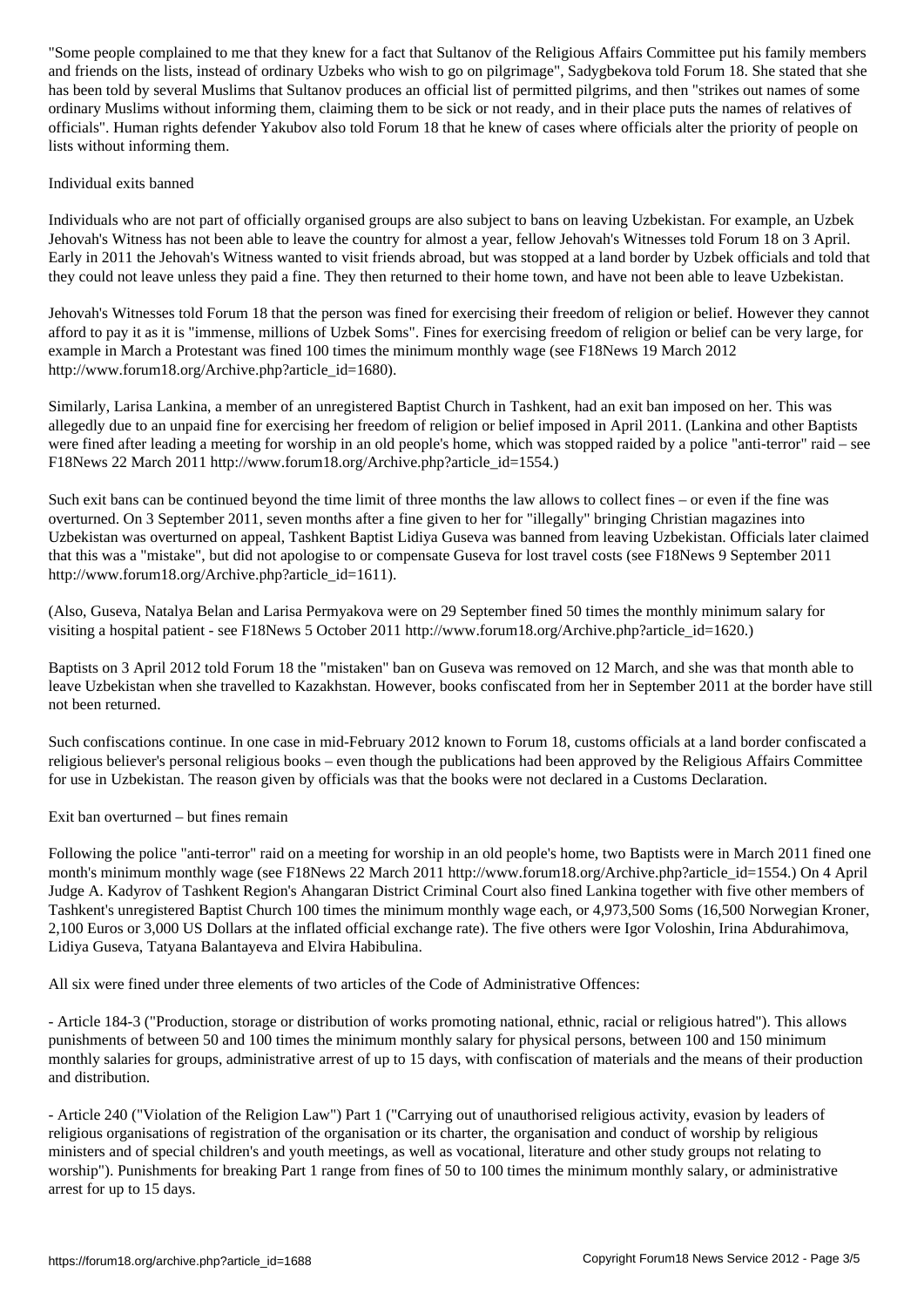missionary activity"). Part 2 imposes punishment of fines of between 50 and 100 times the minimum monthly salary, or administrative arrest for up to 15 days.

As is frequently the case with Uzbek "law", there is no legal definition of what exactly the defined "offences" are, leaving much room for arbitrary official interpretations.

On 12 February 2012 Bailiff Rustem Yadgarov, Tashkent City Hamza District Court Department imposed a temporary exit ban on Lankina, for not paying the fine. The ban, a copy of which Forum 18 has seen, states that Lankina's rights to leave Uzbekistan must be temporarily restricted, since she "without bona fide reasons did not fulfil the demands of the court order". Baptists, who wish to remain unnamed for fear of state reprisals, complained to Forum 18 on 2 April that this violates legal procedures. They note that one of the errors is that more than 10 months had passed since the original verdict fining Lankina, but Administrative Code Article 330 only allows such administrative punishments to be carried out within three months of an original verdict.

On 12 March K. Zuparov, Deputy Chief of the Tashkent City Court Department, cancelled Yadgarov's decision.

Bailiff Yadgarov on 29 March told Forum 18 that his decision was already cancelled but refused to discuss the case.

Entry bans

Uzbekistan also bans some visits by fellow-believers in other countries. In summer 2011 Uzbek border officials refused Russian citizens Aleksandr Hakimov and his wife entry when they were with a group of Hare Krishna devotees. "Some of the Kazakh devotees, seeing that Hakimov was refused entry decided to go back to Kazakhstan together with him, while a few others who had already crossed the border continued their journey in Uzbekistan," Hare Krishna devotee Galina Golous told Forum 18 from Kazakhstan on 2 April. Golous said that Hakimov believes that he may be on an entry ban list.

Later that summer, another Russian Hare Krishna devotee was stopped by border officials at Tashkent International Airport, when he tried to visit relatives. Officials made the devotee buy a new ticket at his own cost and fly back to Russia.

Such entry bans can last several years. Feruza Akynbekova, a Kazakh member of an unregistered Baptist Church, has not been able to visit Uzbekistan since 18 December 2007. On that day she was stopped at the Min-Suv crossing point on the Uzbek-Kazakh border by Uzbek customs officials, who confiscated Christian literature from her and refused her entry into Uzbekistan.

Baptists who wished to remain anonymous for fear of state reprisals stated that Akynbekova has several times between 2008 and June 2011 unsuccessfully tried to visit Uzbekistan from Kazakhstan. An official letter from the Military Prosecutor's Office to Akynbekova, a copy of which Forum 18 has seen, signed on 13 January 2012 by A. Ishankhodjayev, Head of an unnamed Department claims that her "entry into Uzbekistan is banned to ensure national security".

An earlier letter to Akynbekova, seen by Forum 18, dated 21 August 2009, states that her entry into Uzbekistan was restricted due to Tashkent District Criminal Court's decision from 8 February 2008 imposing on her administrative punishment, for "attempting to bring into Uzbekistan Christian literature, the import or distribution of which in the territory of Uzbekistan is not allowed." In her absence she was on 8 February 2008 fined five times the minimum monthly wage under the Administrative Code's Article 227, Part 1 ("Non-declaration or inaccurate declaration of goods transported through the customs border"), for not declaring in a Customs Declaration six religious books and booklets in her luggage.

The verdict orders the title "Steps towards knowing God" to be given to the Religious Affairs Committee, and other books and booklets to be destroyed as they were "deemed illegal by the decision of the Religious Affairs Committee." Details of the other books are not given. Islamic and Christian literature has often been ordered to be destroyed by courts (see eg. F18News 16 March 2012 http://www.forum18.org/Archive.php?article\_id=1679).

"Expert analyses" are routinely used as an excuse to confiscate any book the authorities decide to confiscate (see eg. F18News 20 May 2009 http://www.forum18.org/Archive.php?article id=1298). "Religious expert analysis" has even been used to justify confiscating works by the 19th century authors Sir Walter Scott and Ivan Turgenev (see F18News 31 July 2009 http://www.forum18.org/Archive.php?article\_id=1333). A very strict censorship regime is applied against religious literature and other material of all faiths (see F18News 1 July 2008 http://www.forum18.org/Archive.php?article\_id=1153).

An official of the Zangiota District Court (which includes the former Tashkent District Court) who introduced himself as Nugmat but refused to give his last name, on 3 April told Forum 18 that Judge Rustamov was busy and not available to comment. He stated that Akynbekova could enter Uzbekistan if she pays the fine. He was surprised that Customs officials had not explained this to her. "Why can't they explain this to her?" (END)

For a personal commentary by a Muslim scholar, advocating religious freedom for all as the best antidote to Islamic religious extremism in Uzbekistan, see http://www.forum18.org/Archive.php?article\_id=338.